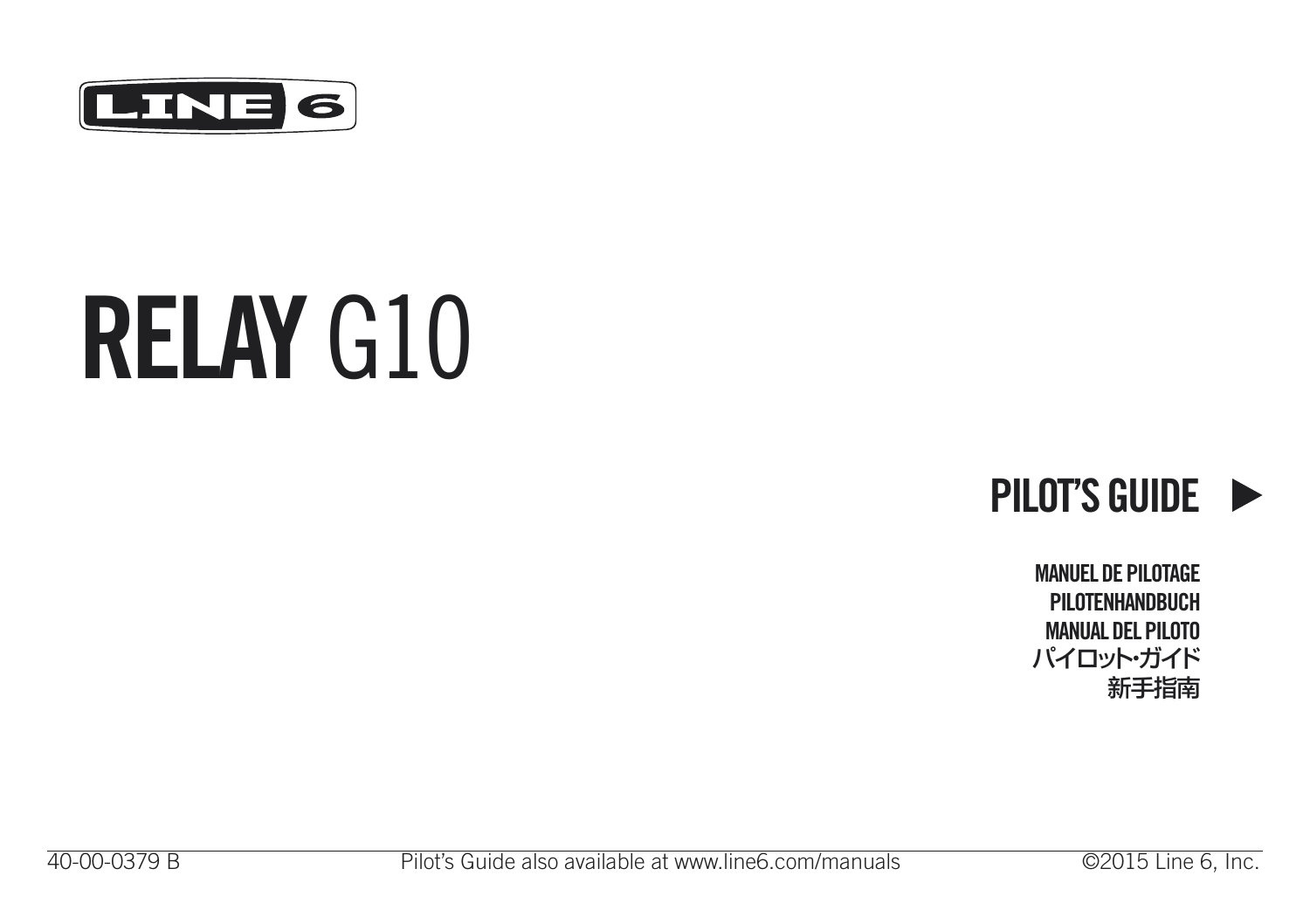#### **Important Safety Instructions**



#### **WARNING** : TO REDUCE THE RISK OF FIRE OR ELECTRIC SHOCK, DO NOT REMOVE SCREWS. NO USER-SERVICEABLE PARTS INSIDE. REFER SERVICING TO QUALIFIED SERVICE PERSONNEL.

#### **WARNING** : TO REDUCE THE RISK OF FIRE OR ELECTRIC SHOCK, DO NOT EXPOSE THE APPLIANCE TO RAIN OR MOISTURE.

**Radio Approvals:** FCC Part 15.247, FCC Part 15 B, RSS-210 (Canada), EN 300 400 (Europe), EN 301.489 (Europe), Japan Radio 2.4GHz Band (Japan), VCCI Digital Device Class B (Japan), CISPR 22 (Australia and New Zealand). Certified under FCC Part 15.

The CE declaration of Conformity can be obtained at http://line6.com/compliance/

#### **CERTIFICATION**

THIS DEVICE COMPLIES WITH PART 15 OF THE FCC RULES. OPERATION IS SUBJECT TO THE FOLLOWING TWO CONDITIONS: (1) THIS DEVICE MAY NOT CAUSE HARMFUL INTERFERENCE, AND (2) THIS DEVICE MUST ACCEPT ANY INTERFERENCE RECEIVED, INCLUDING INTERFERENCE THAT MAY CAUSE UNDESIRED OPERATION.

**Warning:** Changes or modifications not expressly approved in writing by Line 6 may void the users authority to operate this equipment. **RF Exposure Statement:** This transmitter must not be co-located or operated in conjunction with any other antenna or transmitter.

**Note:** This equipment has been tested and found to comply with the limits for a Class B digital device, pursuant to part 15 of the FCC Rules. These limits are designed to provide reasonable protection against harmful interference in a residential installation. This equipment generates, uses and can radiate radio frequency energy and, if not installed and used in accordance with the instructions, may cause harmful interference to radio communications. However, there is no guarantee that interference will not occur in a particular installation. If this equipment does cause harmful interference to radio or television reception, which can be determined by turning the equipment off and on, the user is encouraged to try to correct the interference by one or more of the following measures:

- Reorient or relocate the receiving antenna.
- Increase the separation between the equipment and receiver.
- Connect the equipment into an outlet on a circuit different from that to which the receiver is connected.
- Consult the dealer or an experienced radio/TV technician for help.

This Class B digital apparatus complies with Canadian ICES-003. Cet appareil numerique de la classe B est conforme a la norme NMB-003 du Canada.

**SERIAL NO:**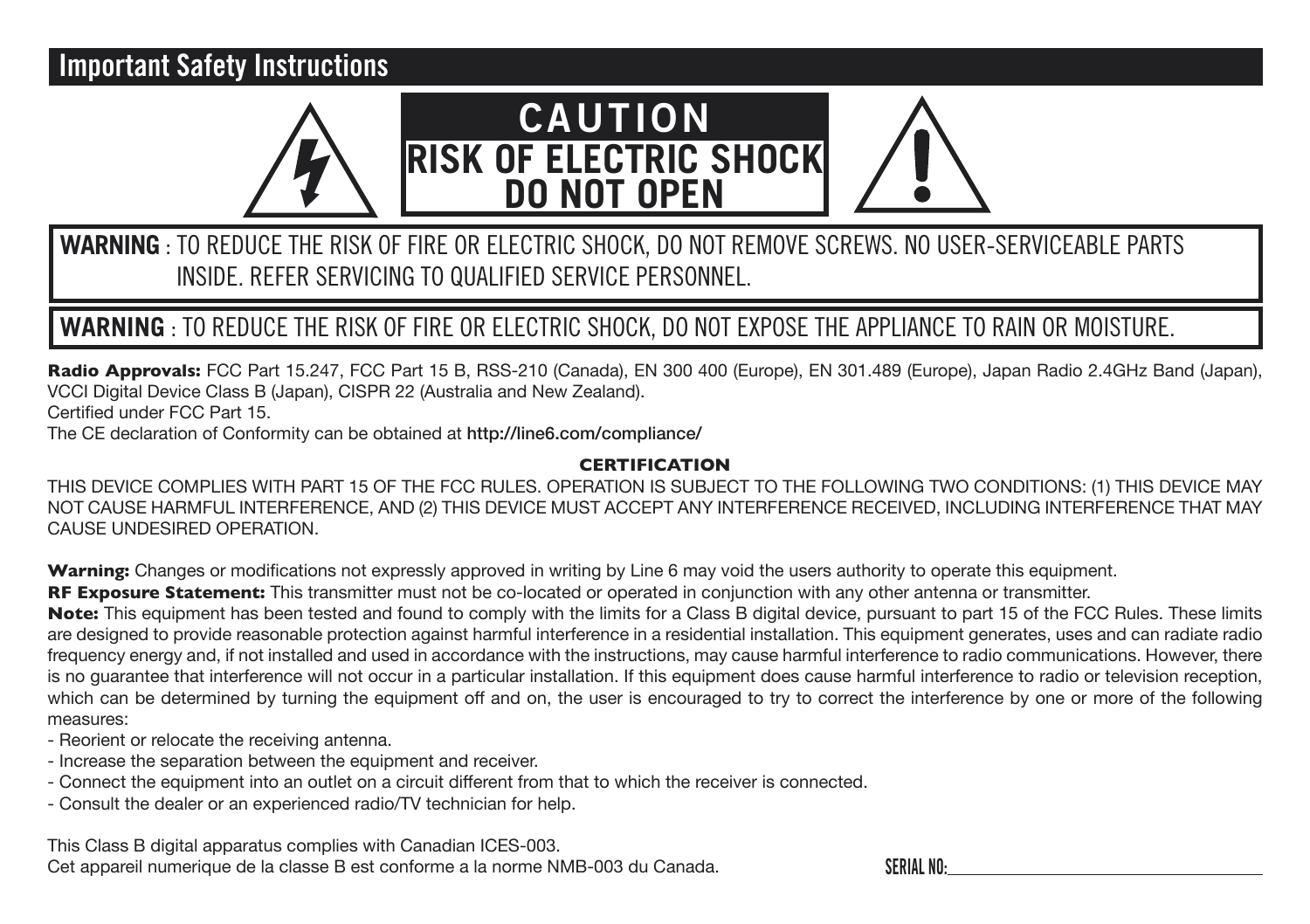

# **You should read these Important Safety Instructions. Keep these instructions in a safe place**



#### **Before using your Relay G10/G10T Digital Wireless System, carefully read the applicable items of these operating instructions and the safety suggestions.**

- 1. Obey all warnings in the Relay G10 manual.
- 2. Do not perform service operations beyond those described in the Relay G10 Manual. Service is required when the apparatus has been damaged in any way, such as:
	- Liquid has been spilled or objects have fallen into the apparatus
	- The unit has been exposed to rain or moisture
	- The unit does not operate normally or changes in performance in a significant way
	- The unit is dropped or the enclosure is damaged
- 3. Do not place near heat sources, such as radiators, heat registers, or appliances which produce heat.
- 4. Guard against objects or liquids entering the device. Do not use or place unit near water.
- 5. Do not step on cords. Do not place items on top of cords so that they are pinched or leaned on. Pay particular attention to the cord at the plug end and the point where it connects to the device.
- 6. Clean only with a damp cloth.
- 7. Only use attachments/accessories specified by the manufacturer.
- 8. Prolonged listening at high volume levels may cause irreparable hearing loss and/or damage. Always be sure to practice "safe listening."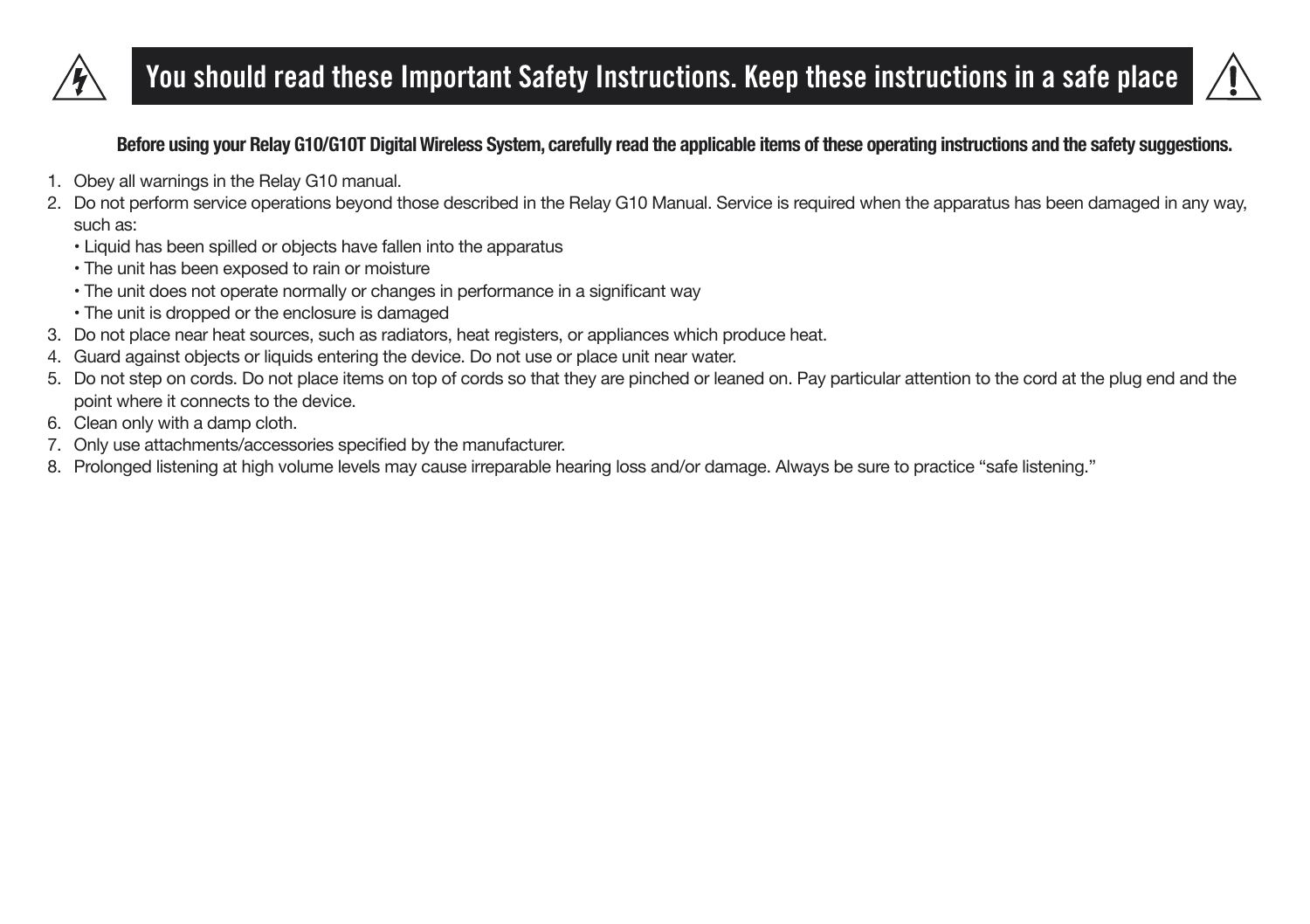## **System Overview**

- Best in class sound quality provided by:
	- 24-bit uncompressed digital transmission
	- Best in class DAC and ADC provide super low noise transmission (better than 110dB dynamic range)
- Easy to use- no setup required
- Automatically picks the best channel for true playing freedom
- Up to 8 hours of playing time per charge

## **2.4GHz Wireless**

Since the G10 is a 2.4GHz wireless system, please avoid placing the receiver next to other RF transmitting equipment. We recommend that you install the G10 Receiver at least 3 meters (10 ft) away from RF transmitters, i.e. Wi-Fi routers.

The G10 system automatically selects the best channel when the transmitter is docked in the receiver. After changing WiFi or other 2.4GHz wireless channels, please dock the transmitter in the receiver for at least 10 seconds. The white LED on the receiver indicates a channel change by flashing three times.

#### **What's in the box:**

- Relay G10T Guitar Transmitter
- Relay G10R Receiver
- USB-A to Micro-USB cable
- Universal USB Power Supply (5V-1A) kit with international AC adapter kit.
- Quick Start Manual, Warranty and End User License Agreement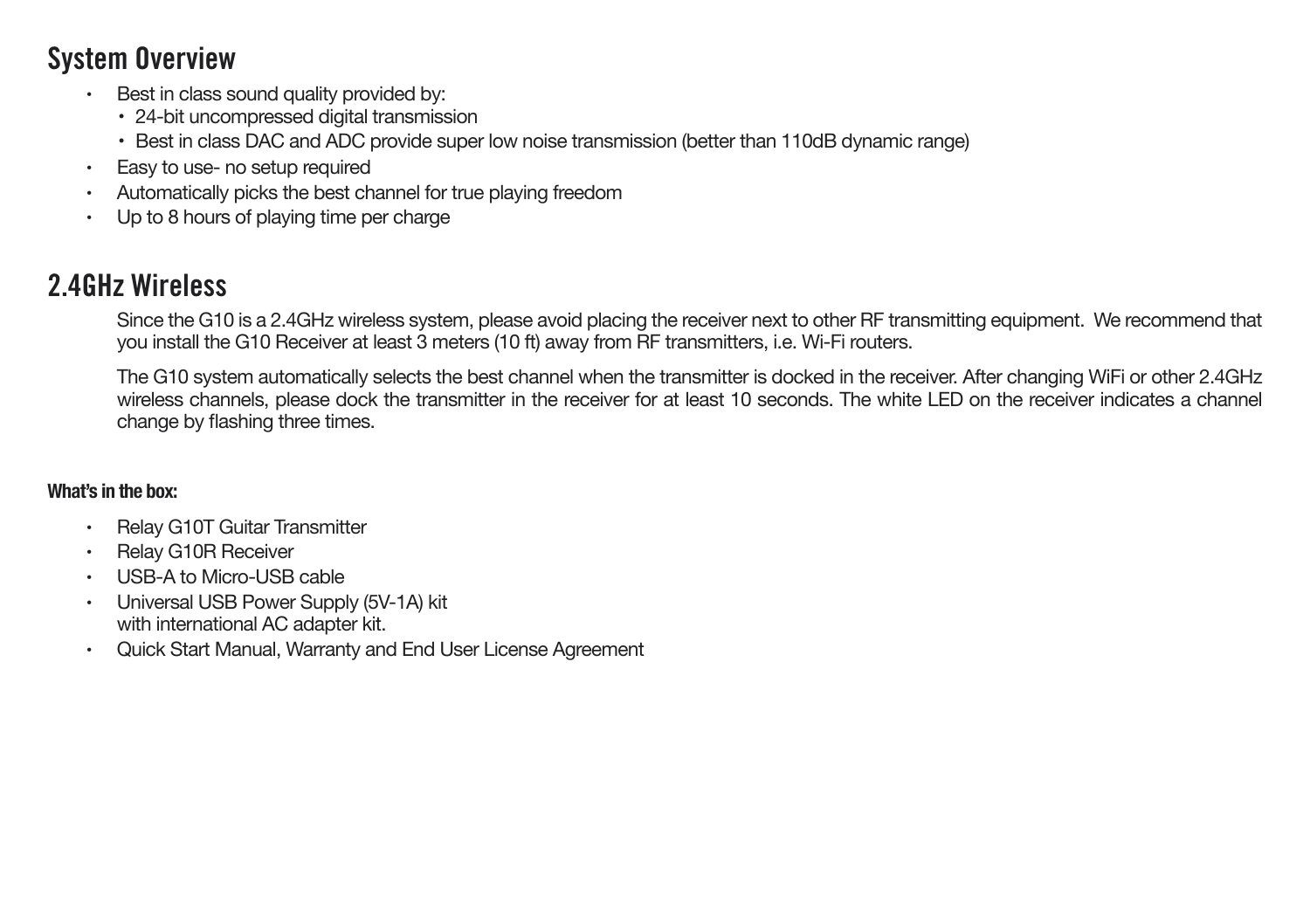## **Getting Started**



**1. Plug the transmitter into the receiver.** This allows the battery to charge. A green steady LED indicates that the transmitter is fully charged.

While docked, the transmitter and the receiver automatically set themselves to the best channel.



**3. Plug the receiver into an amp or FX unit.**



**2. Plug the transmitter into a guitar.**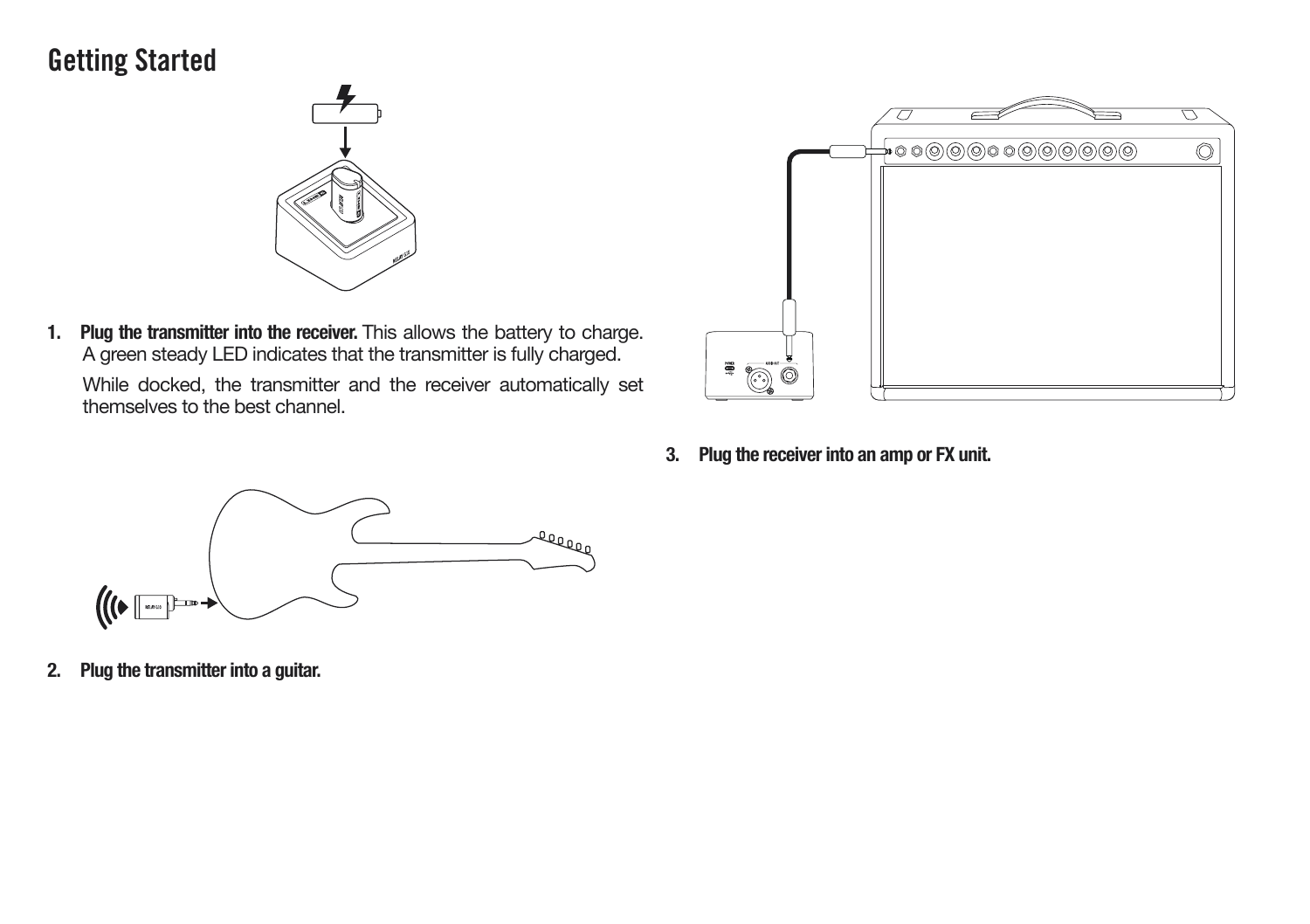## **Transmitter Details**

**1. Battery Status –** This LED illuminates green when the transmitter is powered on, and more than 30 minutes of operating time remain. The LED flashes red when less than 30 minutes of operating time remain.

When the transmitter is plugged into the receiver for charging, a flashing red LED indicates less than 30 minutes of battery operation, a flashing green LED indicates more than 30 minutes of battery operation and a steady green LED indicates a fully charged transmitter.

- **2. Guitar Plug** Plug into guitar.
- **3. Antenna –** The calibrated internal antenna avoids damage or deformity in normal use. Avoid covering the antenna with metallic fabrics or accessories, and avoid direct contact with parts of the performer's body for best results.
- **4. Sleep Mode** Sleep mode is activated after 4 minutes without any audio input to extend the battery life. The transmitter "wakes up" automatically when the instrument is played.

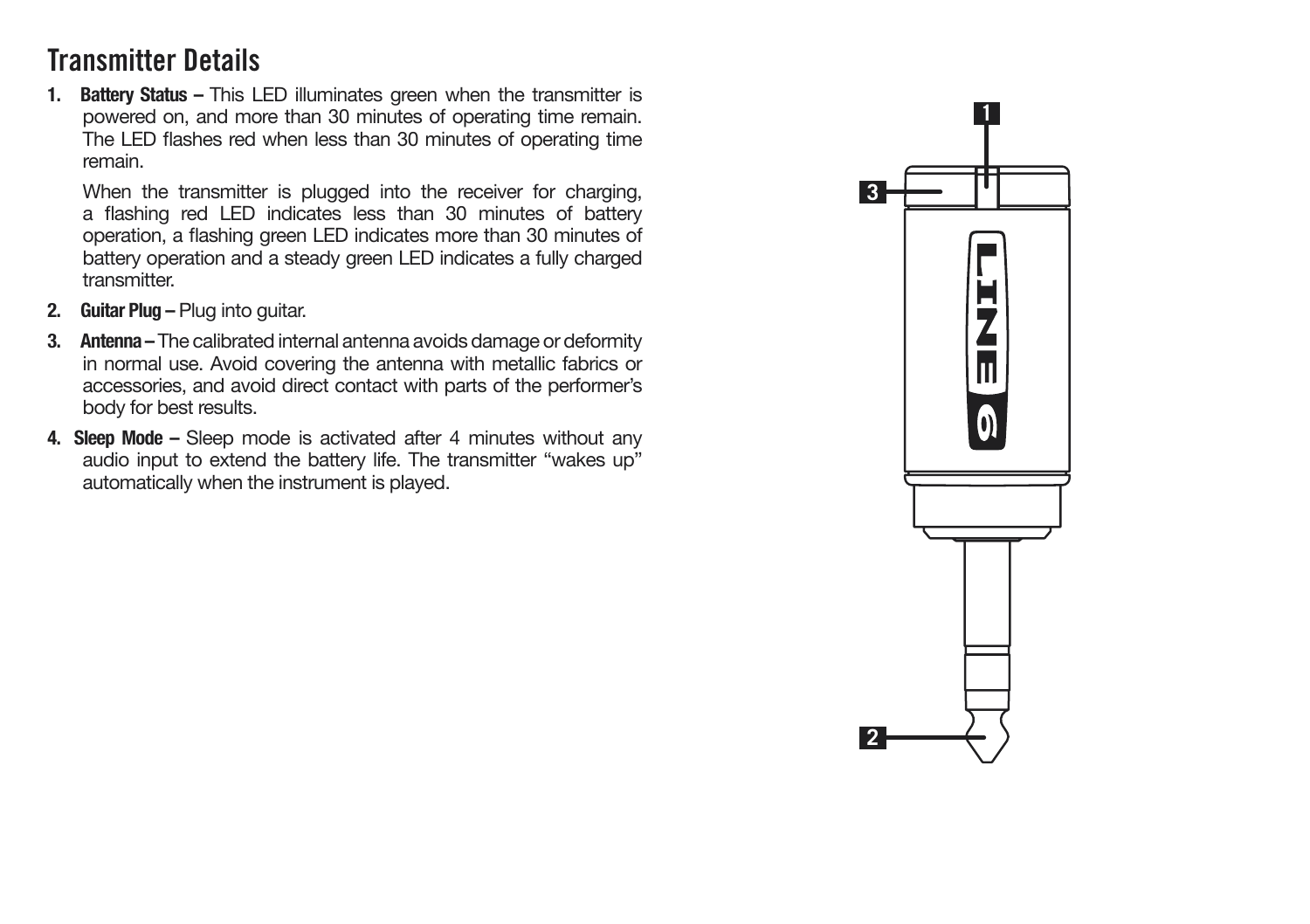## **Receiver Details**

- **1. Micro USB** Use for primary DC (5VDC /1A) power and for firmware updates.
- **2. Output A ¼**" unbalanced, full performance output intended to drive a guitar/bass amplifier, stomp box or multi-effects input.
- **3. Output B** XLR balanced, full performance output intended to connect to a mixing console, PA system, audio interface or similar.
- **4. LED Halo –** Multicolor LED halo displays status for transmitter battery and radio. The halo illuminates white when receiving a good radio signal from a G10T transmitter. The halo pulses red when the transmitter's battery is below 30 minutes of operating time. A white pulsing halo indicates that no signal from a G10T transmitter is received.
- **5. Transmitter Input** Plug in the transmitter here for charging and channel selection.